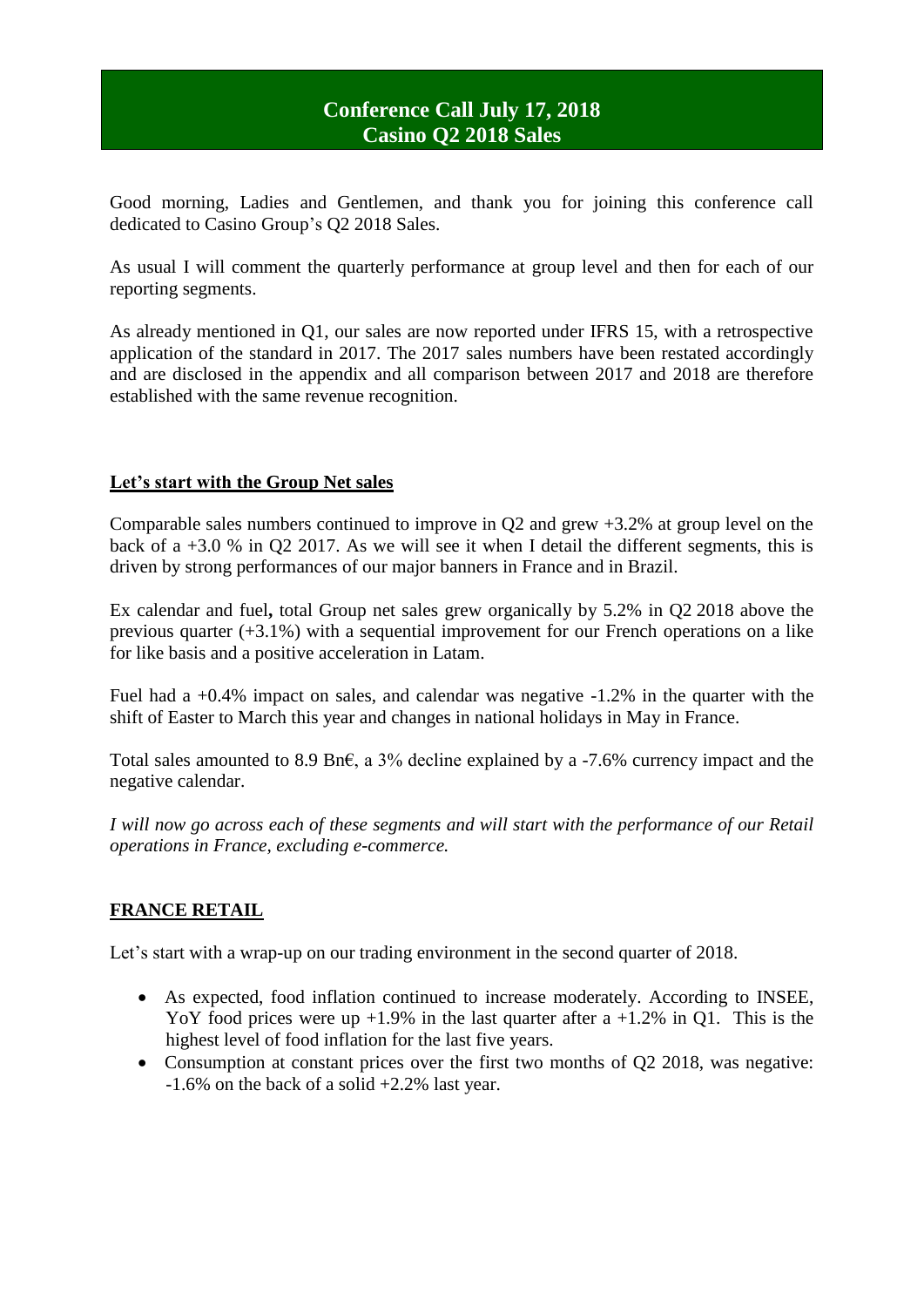In this environment, our performances are good and above the market growth. Gross sales under banner, adjusted for calendar grew +2.6% in Q2.

Net sales amounted to 4.8 B€ and grew +1.8% l-f-l, of which +2.5% in food on the back of similar levels last year, with a positive customer traffic and increase of the basket side. Over two years, l-f-l sales are up +3.7%.

Business trends were sustained for Hypermarkets, Monoprix and Casino supermarkets. Géant gained +0.1 pt. of market share in the last reporting period. Across the Casino banners, the Casino Max mobile app, which offers many benefits to our loyal customers, has been downloaded 1.1 M times and our Scan express solution is already available in 100 stores.

**Monoprix** reported a +1.4 % 1-f-1 growth and an increase of its traffic by 1.6%. Food sales were up +2.7%, with dynamic promotions and extension of the organic ranges. Stores in Paris outperformed the rest of the network. Naturalia grew double digit and on-line sales, which represent 5% of the total Monoprix revenues, were up double digit.

Several multichannel initiatives were rolled out in Q2, such as the one hour delivery and the click and collect. Partnerships with Ocado and Amazon are progressing according to initial plans and lastly the acquisition of Sarenza, the shoes and textile on line specialist, was completed at the end of April.

**Franprix** had a good performance in the last quarter, with sales up  $+1\%$  organically and  $+1.3\%$  l-f-l. Customer traffic rose by  $+2.0\%$ . Franprix app has been downloaded 832.000 times as of the end of the quarter. Several new innovative concepts are being tested, such as a new Beauty and Well-being concept called "le drugstore Parisien". All in all, 12 new stores opened in H1.

**Supermarchés Casino** grew organically and l-f-l by +1.4% (on the back of +2.3% last year). Market share, which does not cover fresh products, was stable. Loyal clients account now for 62% of total sales. Lastly, sales of our 111 franchisees grew +3.5%, a sign of the attractiveness of the Casino Supermarket banner.

**Géant Hypermarkets** reported a fifth consecutive quarter of growth, with l-f-l sales up  $+2.8\%$  and a  $+0.1$  pt market share gain. Food sales were again very dynamic at  $+4.3\%$ , boosted by efficient commercial initiatives, higher penetration of organic ranges and drive sales. Non-food sales are still negative but were supported by the success of the Cdiscount corners which are available now in 21 Géant Hypermarkets and generate positive impact for the sales of other non-food products.

In **convenience**, sales advanced +3% organically and +0.2% l-f-l. with a strong +6.4% growth for the franchised sales. Marketing initiatives have been launched and the Casino Max loyalty program is being rolled out fast and already covers 40% of the network as of the end of June.

Leader Price reported  $+2.2\%$  1-f-1 sales, a third sequential improvement with better traffic. Organic sales and market shares are still impacted by store closures and the renovation of stores in connection with on-going roll-out of the Next concept. As of today, 70 stores have been renovated. Assortment is currently improved especially with a clear focus on Organic and Health and Wellness products. Digital promotion are now live on the banner app.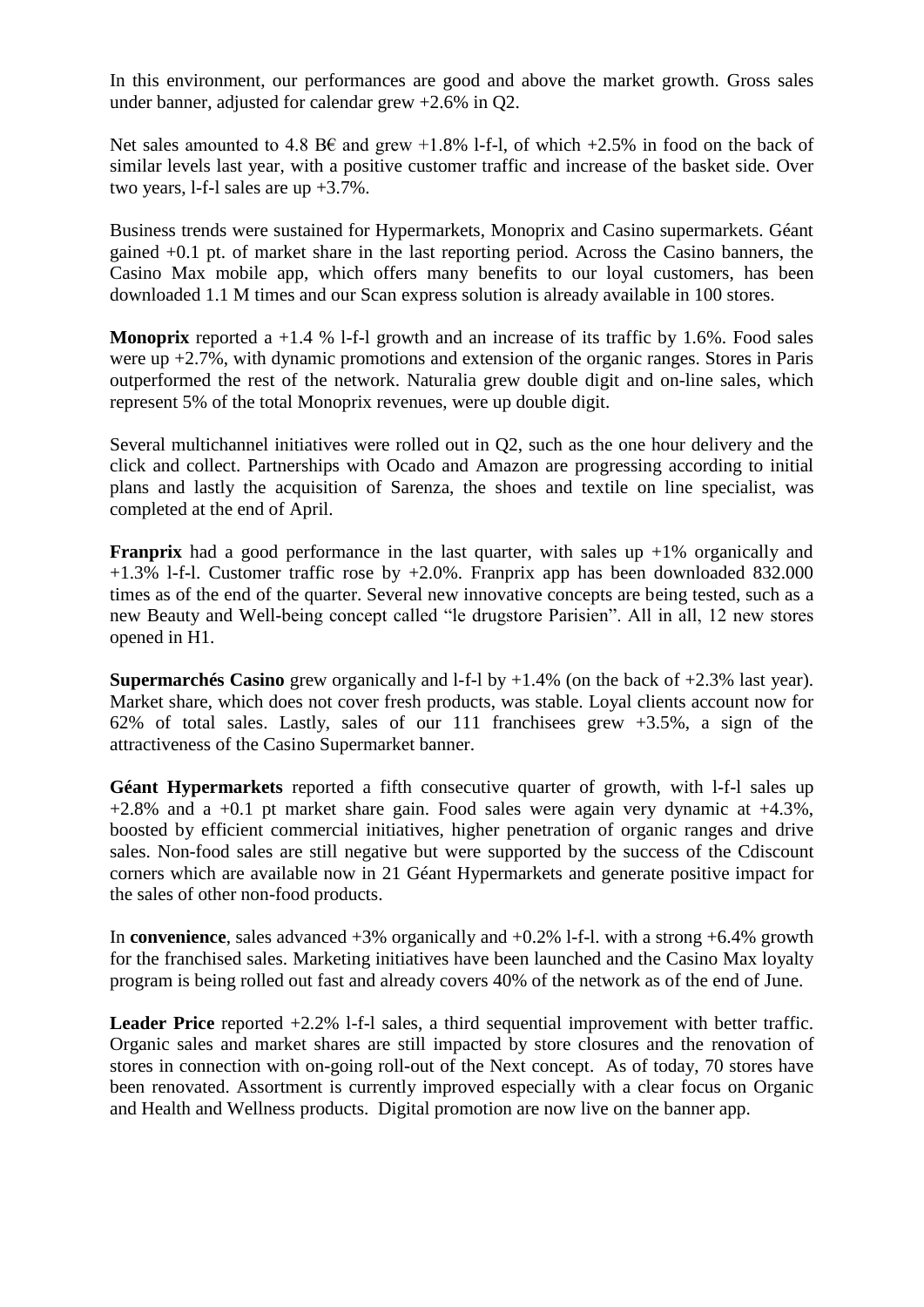### **E- Commerce**

**Cdiscount** GMV reached 760 M $\epsilon$  in Q2 2018, growing +14.3% of which +9% was organic.

Net sales grew  $+14.0\%$  of which  $+6.4\%$  was organic.

Organic GMV and sales exclude sales of technical goods in Casino's stores in relation with the multichannel agreement of June 2017, but take into account the corners sales. Business benefited from the successful French days and the FIFA world cup.

Monetization revenues grew by 29%. These revenues are related to services to market place vendors, or generated by advertising and commissions on different offers (financial services, energy, travel).

The market place now accounts for 36% of the GMV and is expanding thanks to the fulfilment service available for vendors.

CDAV, Cdiscount's loyalty program, accounted for 34.8% of GMV. The benefits offered to its subscribers are continuously enhanced. CDAV clients are 3 times more active than the other clients.

Cdiscount Corners are in place in 21 Géant stores and a full roll out will implemented in the rest of the Hyper markets by the end of 2018.

Lastly, new services have been launched in the quarter, and shipping of products to four European countries has started.

*Let's move now to our Food retail activities in Latam which comprise Grupo Exito and GPA (excluding Viavarejo).*

# **LATAM FOOD**

In Q2 2018 organic sales were up by  $+9.7\%$  with 1-f-1 up  $+4.4\%$ , a strong sequential improvement vs. Q1. Total sales were impacted by a -17.1% forex impact.

In Brazil Net sales of **GPA** were up +11.7% in organic and +4.7% on a comparable basis with a -2.8% deflation for the food categories.

**Assai** continued to show impressive trends, with a  $+23.7\%$  organic growth driven by recently converted stores and despite continuing deflation and the truck drivers strike. Under the Assai banner, recently converted stores generate 2.3 times more sales than under the Extra banner. Traffic was positive and the banner gained 2pt in market share over the last available periods. Several commercial initiatives were launched successfully and the loyalty card Passai is now used by 335.000 clients. Assai accounts for 45% of GPA sales, vs. 40% a year ago.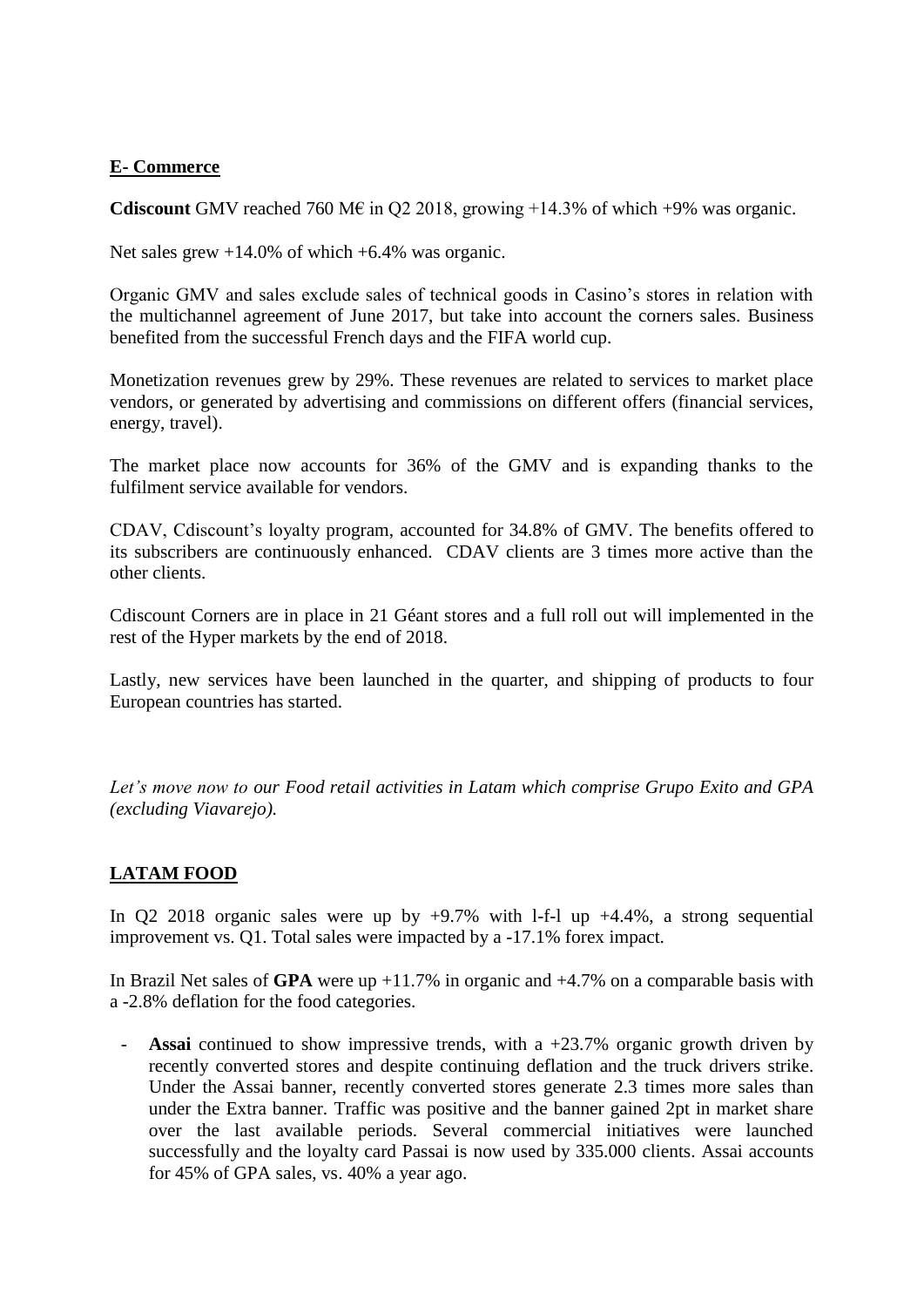- **Multivarejo** sales have been in a positive trajectory since the end of Q1 this year and comparable sales were up  $+5.8\%$  with a 100 bp market share gain according to Nielsen in April and May, with positive volumes.

The **Extra** banner has increased its loyalty program and launched digitalized and personalized promotions. The loyalty app has been downloaded 6 Million times and the clients using it generate 35% more sales than the others.

Non-food sales were positive at Extra with a double digit growth in the context of the Football world cup.

Around 20 Extra supermarkets will be converted in Compre Bem stores, which will help them better compete with small regional players.

**Pão de Açucar** supermarkets and proximity stores performed quite well during the quarter.

In **Columbia**, both comparable and organic sales were positive and improved sequentially since Q1.

# **CONCLUSION**

During the second quarter, both our group organic and comparable growths accelerated, despite a high comparison base in France and a continuing deflation of food prices in Brazil.

This good performance is the result of several strategies that have been implemented carefully across the banners for several quarters.

More specifically,

1/ **In France**, our comparable food sales grew +2.5%, a trend well above the market which is probably only slightly positive. Our outperformance is explained by several reasons.

- Casino has a unique footprint, both in terms of geographies and of mix of formats. In Q2 we benefited from our exposure to the Paris market and to the most dynamic regions in France for demographics or tourism, such as the southern part of our country. This trend can be measured in the strong traffic growth of almost  $+2\%$  we had in our urban formats such as Franprix and Monoprix during the quarter. Our performance in Paris was excellent.
- Our mix of stores is well adapted to the continuous migration of clients from the large stores to the smaller supermarkets and convenience stores.
- For each of our differentiated formats, many initiatives have been implemented, such as the extension of the snacking offer at Franprix or the strengthening of the fresh and organic ranges, which are expanding at +30% in the Hyper and Supermakets.
- After several quarters of tests, we see that new food distribution channels are very important in the growth equation. In that respect, Drive sales, Food E-commerce sales and direct Home delivery from stores grew above 10%.
- Lastly, our original business model is acknowledged by players in our industry. Since the beginning of the year, we gained 11 new franchisees: one Hypermarket and 10 supermarkets.
- Current trading in France over the last four weeks is above the Q2 performance